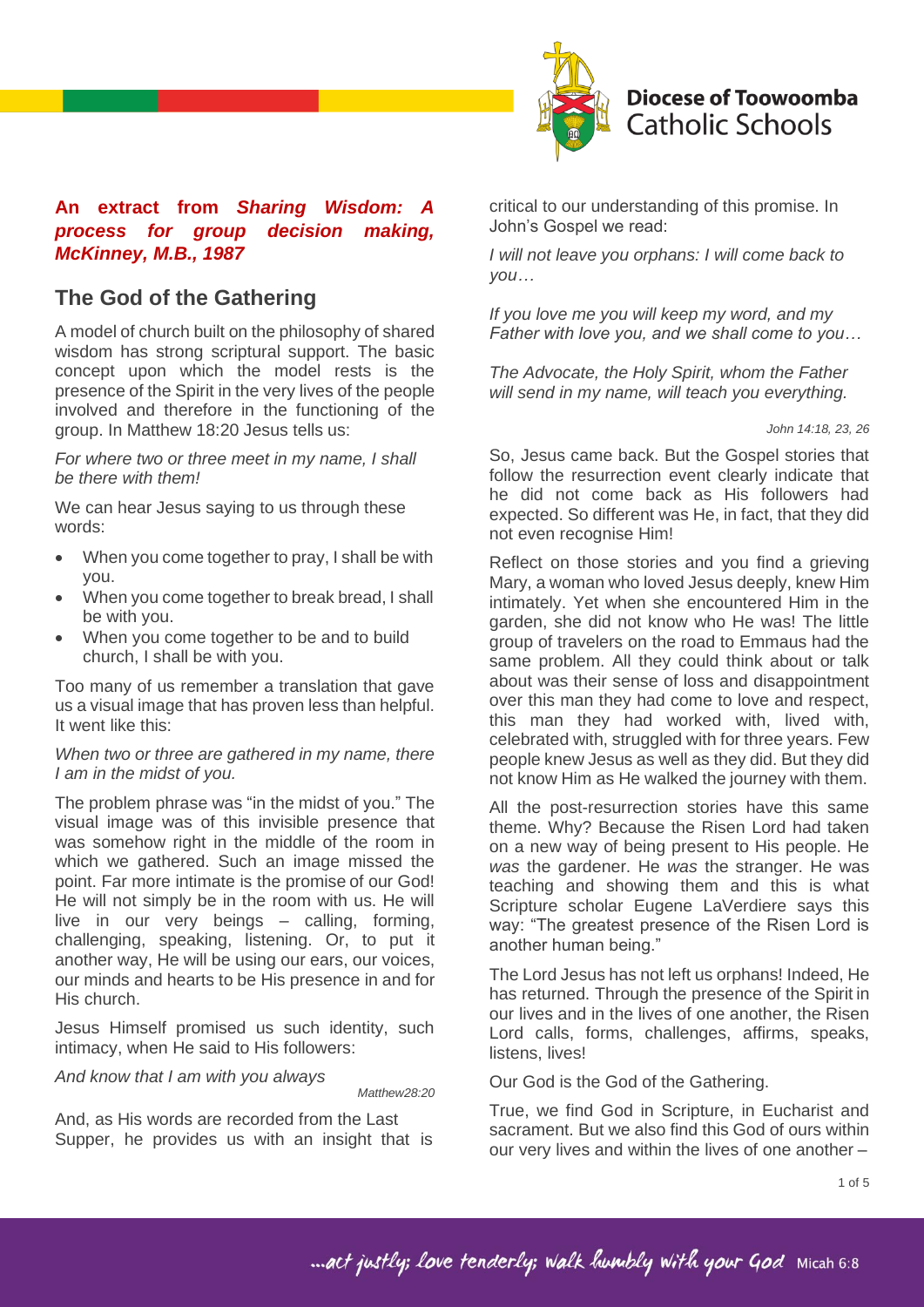

present in the gathering as we strive to be and to build church, present in our council and board meetings, present in team and staff faculty members.

Which takes us back to a philosophy of shared wisdom. What is it and how does it work?

If we believe the words of Jesus that He will be with us when we gather in His name, and if we understand that presence as being the very presence of the Spirit in each one of us, we can draw some conclusions that will clarify what goes on in a shared wisdom model of church.

As we come together as council, board, senate, team, or whatever, the Spirit, in order to share with us the very wisdom of God, promises to each of us a piece of the wisdom. Repeat: a piece! No one can contain all the wisdom of God, for that would be to be God. However, the Spirit desires to share as much of the wisdom as the group can handle at any given time. To do this, different pieces of that wisdom will be given to different folks.

If we could just keep this clear and operative in our behaviours, many difficulties could be avoided. For example, those of us who tend to think that, in fact, we do have all the wisdom would come to recognise the fallacy of our messiahship. In so doing we would relax and learn to really listen to the wisdom of others. And those of us who find it difficult to accept another's idea if it does not at least complement our own thinking would learn to avoid this common scenario:

*I'm listening to Joe speak and I don't especially like or agree with what he is saying, so I find myself thinking, "I wonder why the Spirit isn't talking to Joe."*

Then there are those of us who tend to think that we have little if anything to offer. We would come to trust the value of the wisdom that comes from our own lived experience.

To say that we each have a piece of the wisdom is to say the following:

### **1. No one has all the wisdom**

Translate: No one knows everything there is to know, regardless of how educated or uneducated, involved or uninvolved,

experienced or inexperienced, responsible or irresponsible that person happens to be.

## **2. Everyone has a different piece**

Translate: Everyone will not agree. In fact, there will be a wide variety of differences and insights

## **3. Everyone has some of the wisdom**

Translate: No matter how strange or even "off the wall" a speaker's wisdom may seem, in the midst of it there is something the Spirit is calling the group to consider and, therefore,to listen to, respect, and even treasure.

The bottom line of the philosophy of shared wisdom is a deep and operational faith that the Spirit lives in the group through its membership and speaks through the lived experience if each one. To the degree that the group has both the faith and the skill to surface all the pieces of wisdom that result from this presence of the Spirit, to that degree will the group be able to come up with a decision that reflects the wisdom of the Spirit, the will of God for this group at this time.

Difficult? You bet!

Time consuming? Indeed!

Possible? Not only possible, but at this point in the implementation of the Vatican Council, I see the use of the shared wisdom model as the only way that most of us will ever be able to share decisions in such a way that we create Church!

True, some groups have found ways to retain the basic parliamentary structure while so adapting it as to allow for a great deal of what I call shared wisdom. But in my experience, the learned attitudes and lived experience of this secular model cause it to create unnecessary problems and difficulties. It is out of this experience that I recommend the development of this new model.

This approach to decision making is not new, it has its roots firmly planted in the tradition. In the Acts of the Apostles, we find the story of the Council of Jerusalem. Reading this account, we recognise an approach to decision making that was collaborative. Peter called the assembly together and allowed all the wisdom to surface before making a final pronouncement that obviously was

... act justly; love tenderly; walk humbly with your God Micah 6:8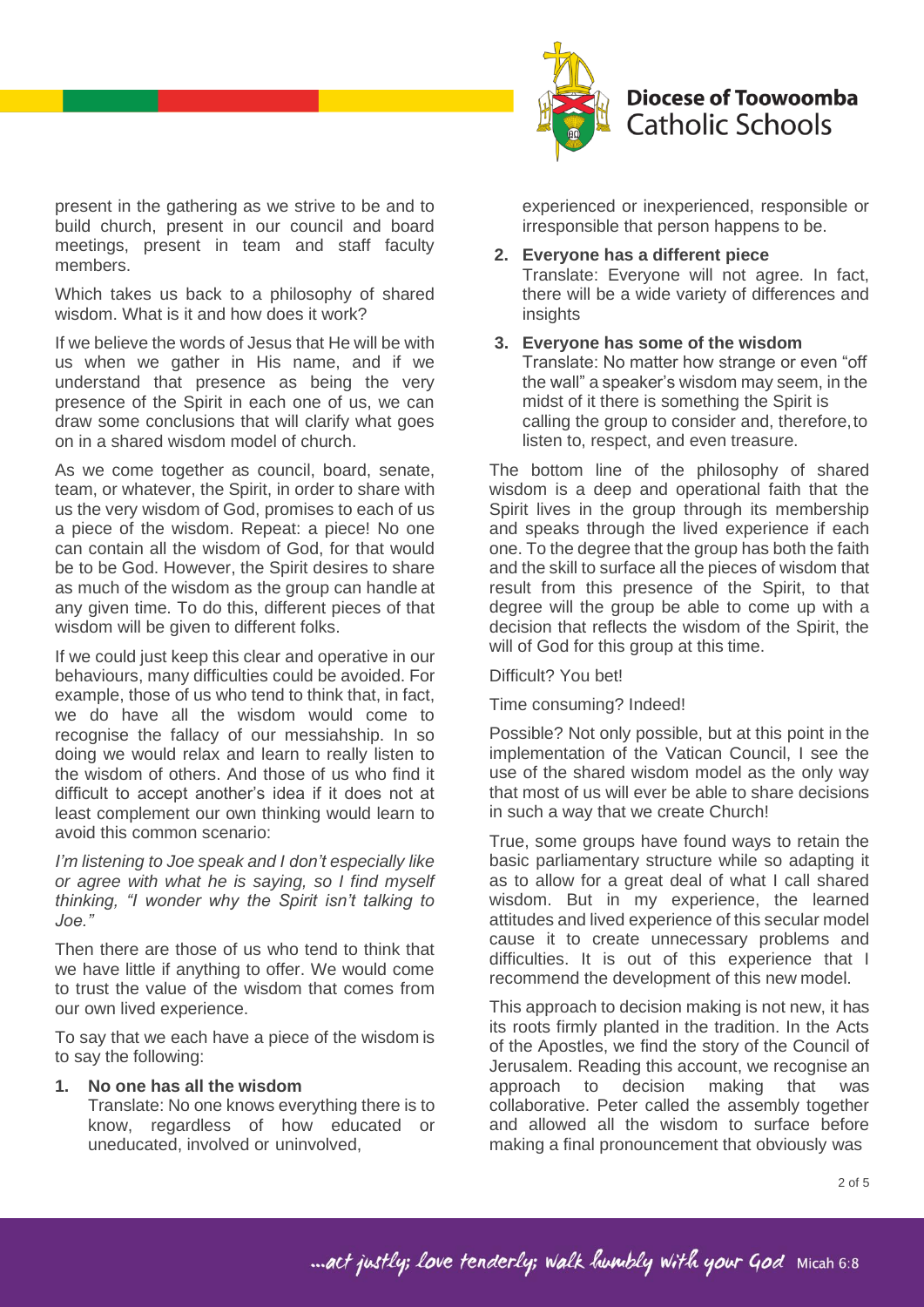

# **Diocese of Toowoomba Catholic Schools**

the result of the shared wisdom and the lived experience of all those involved. Then, as far back as the second century we find an approach to spiritual growth and decision making called discernment. It was recognised as a gift of the Spirit that could be traced through the stories of God's interaction with his people in both the Old and the New Testament.

It is my conviction that the gift of discernment is precisely what we are seeking in our efforts to become decision makers in church. But the tradition is very complicated and deals almost exclusively with the experiences of hermits and cloistered religious in their efforts to discover the will of the Lord in their spiritual journeying. As such, it is impractical and, at first reflection at least, impossible to do for the vast majority of us.

It seems to me, however, that a gift of the Spirit cannot be restricted by lifestyle, social realities, or place in human history. The challenge, then, is to translate the tradition into a workable model of today's church.

The longer I work at this, study the tradition as found in the sources, and continue my prayerful reflection and the dialogue with others who are attempting the model, the clearer it becomes that more than anything else this model is a call to personal holiness out of which can flow the being and building of church. For years I have intuitively defined the call to serve on boards and councils as not just a call to ministry, but also a call to depth spirituality. I have consistently used the phrase "being and building church." It is now becoming clearer and clearer the "to be church" is, in fact, to strive to be holy!

If there is any single position that stands out in the tradition, it is this call to holiness.

There have been two consistent concerns voiced by people who have been attempting to develop this model with me. Be it a parish council, a diocesan staff, a parish or diocesan board, a team, or a religious community, the "worry list" is the same, namely:

- **1.** It takes so much time
- **2.** It is so complicated

Both of these observations tend, indeed, to be true – so true, that one of my major challenges in developing the model is to simplify the process so that it is workable and much less time consuming than people fear it will be or have it to be. Both of these objectives, I believe, are possible.

But the question I raise is even more important to me and needs far greater development if such a model is to become operational. Is it possible that our resistance to this approach to decision making in church has less to do with our concern about time and complicated procedures and more to do with our instinctive fear that the cost of surrendering ourselves to such depth spirituality will be too great? Is it possible that, as ordinary lay people, we find it hard to believe that the Lord would even call us to such holiness? Or, is it, perhaps, that as the spiritual leaders of our people, we are not confident enough of our own holiness, our own ability to lead our people on this radical journey of total surrender to the action of the living God in their lives and in ours?

Before even attempting to reflect on these questions it will be helpful to briefly explore the tradition of discernment in the church. From this exploration and reflection, then, it will be possible to draw some implications for its use in our time, thus making it clearer how such a model of church is a response to the call of the Council and is, in fact, a way to be and to build church in twentiethcentury America!

Among the many definitions used for discernment, the most common is: "a graced ability." Ernest Larkin speaks of an experience of the indwelling God, a gift that represents "considerable growth and expertise in the life of the Spirit." (1)

It is quite obvious that we are not considering just a structural process for decision making! What we have in this model is a call that touches life in its deepest and most intimate places. It is a call to be in relationship with the Lord; a call to respond to the Spirit who speaks in our hearts and through our lives; a call to believe in the God of the Gathering, the God who speaks to us in and through one another.

# mact justly; love tenderly; walk humbly with your God Micah 6:8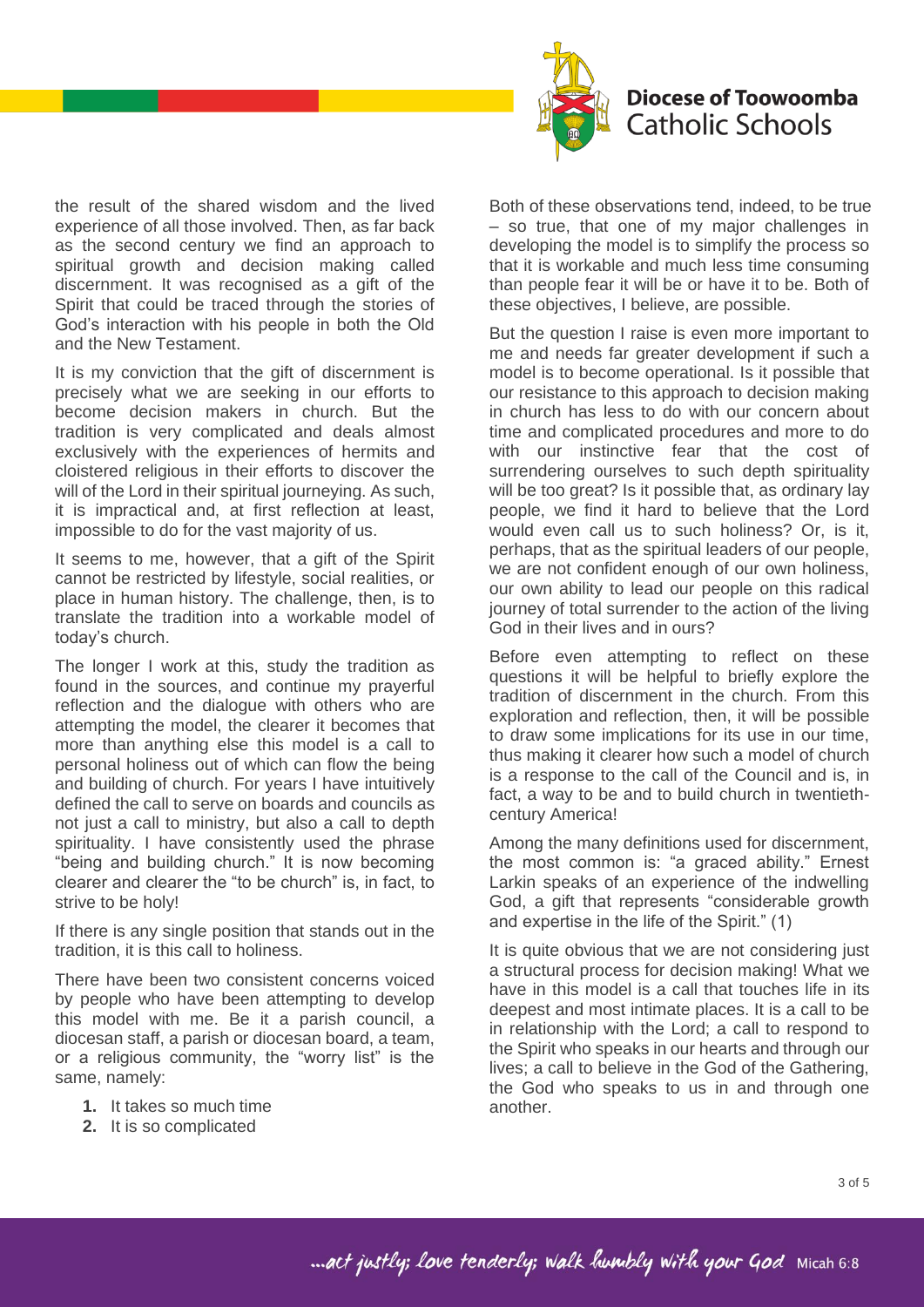

Discernment is a gift, albeit a "neglected gift" according to many scholars. As such we find numerous scriptural passages that refer to this active presence of the Spirit within us – this Spirit who makes it possible for us, and even expected of us, to prophesy and discern not only the presence of God in our lives but also the meaning of that presence.

*For this law that I enjoy on you today is not beyond your strength or beyond your reach. It is not in heaven, so that you need to wonder, "Who will go up to heaven for us and bring it down to us, so that we may hear it and keep it?" Nor is it beyond the seas, so that you need to wonder, "Who will cross the seas for us and bring it back to us, so that we may hear it and keep it?" No, the Word is very near to you, it is in your mouth and in your heart for your observance.*

### *Deuteronomy 30:11-14*

*One may have the gift of preaching with wisdom given by the Spirit; another may have the gift of preaching instruction given by the same Spirit; and another the gift of faith given by the same Spirit; …one, the power of miracles; another, prophecy; another the gift of recognizing spirits; another the gift of tongues and another the ability to interpret them.*

#### *Corinthians 12:8-10*

*Never try to suppress the Spirit or treat the gift of prophecy with contempt; think before you do anything – hold on to what is good and avoid every form of evil.*

#### *Thessalonians 5:19-22*

*But you have been anointed by the Holy One, and have all received the knowledge*

*John 2:20*

*But you have not lost the anointing that he gave you, and you do not need anyone to teach you; the anointing He gave teaches you everything; you are anointed with truth, not with a lie, and as it has taught you, so you must stay in Him.*

*John 2:27*

Both scholarly research and prayerful reflection lead us to realise that the gift of discernment is not something given only to a very few. It is not some mysteriously mystic experience or calling. Rather,

"You have been anointed… "it is part of the call to be Christian. It is the result of the presence of the Lord in our lives, the gift of the Spirit given us at baptism. It is a call to holiness.

This call to holiness is, in the final analysis, a call to contemplation. Larkin, in his book *Silent Presence*, says it clearly when he writes:

*Contemplation and personal discernment are recognised today as normal developments in the spiritual life. Both are experiences indwelling God; they are gifts that represent considerable growth and expertise in the life of the Spirit…*

*Contemplation and discernment deal directly with the mysterious, incomprehensible God who appears among us and is experienced in Himself (contemplation) or in a given human situation (discernment). Discernment asks us to be contemplative in action, in our human choices, finding the same God outside who we discover in silent prayer…*

*…discernment should not be regarded as a litmus test, to be applied at key moments of decision. It is spirituality in the concrete, because spirituality is precisely the Spirit acting within us and discernment is the awareness of that action.*

*Spirituality has long suffered from being identified as theory to be applied; it is life first and only then a reflection on life. It is experiencing with understanding and commitment the presence and guidance of God in one's whole life. That is discernment, too.*

#### *Discernment is thus a life work. (2)*

It is quite possible to discern the will of God, even with a great deal of clarity, and then say, "No thank you!" Central, then, to this approach to spiritual growth is what is identified in the tradition as interior freedom, purity of heart, indifference, or disinterestedness. This ability to "let go" is critical if the discerner is to be able not only to hear what the Spirit is revealing but also to respond with the appropriate action.

Imperative to the model, then, is the ongoing struggle to "let go" in the sense of allowing God to be God in our lives and in our church. It is this outgrowth of spirituality that seems most clearly to

... act justly; love tenderly; walk humbly with your God Micah 6:8